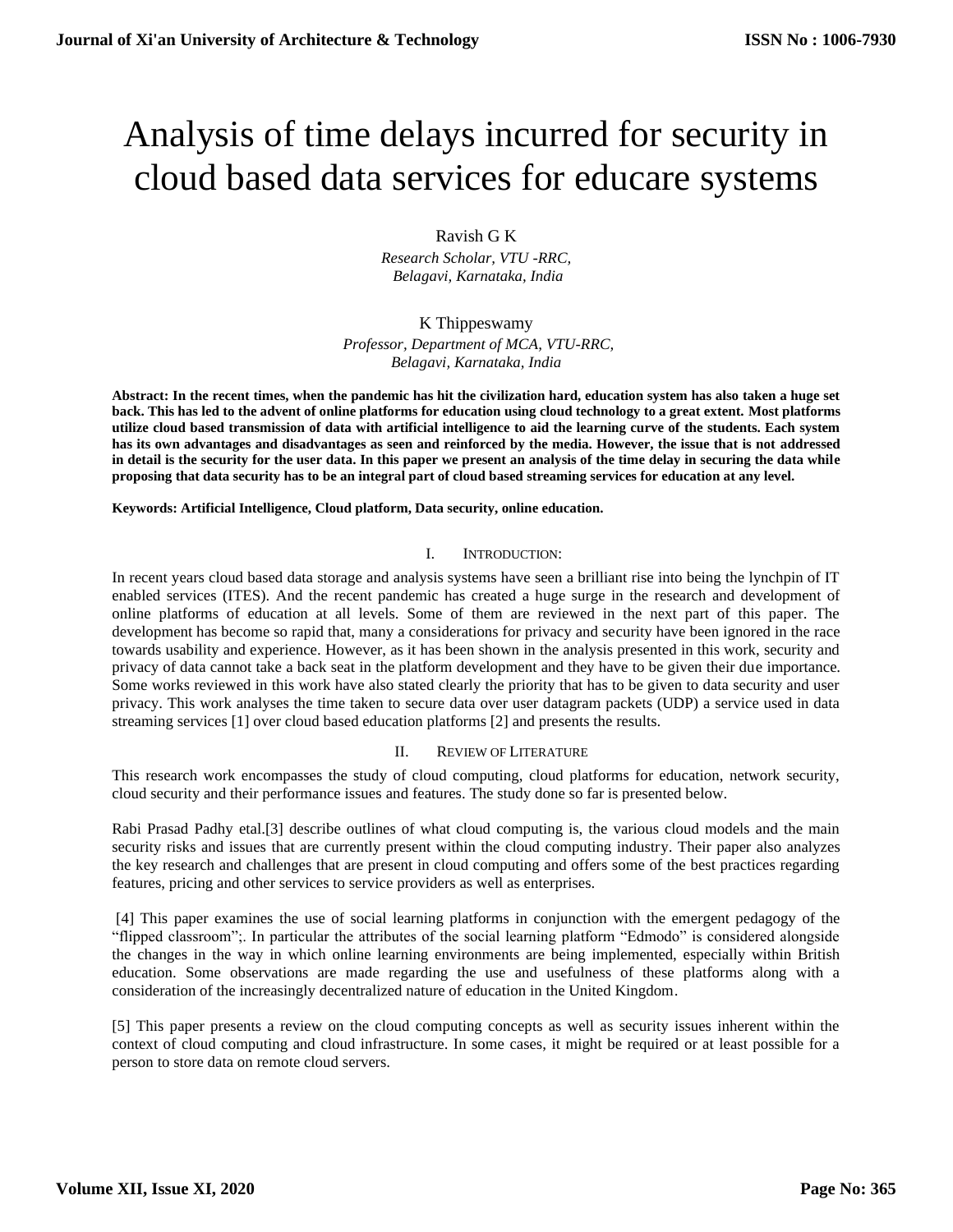All the above three states of cloud computing are severely prone to security breach that makes the research and investigation within the security aspects of cloud computing practice an imperative one. There have been a number of different blends that are being used in cloud computing realm, but the core concept remain same – the infrastructure, or roughly speaking, the resources remain somewhere else with someone else's ownership and the users rent; it for the time they use the infrastructure.

[6] This white paper surveying the transformation of classic IT operations also reveals some of the questions that, unanswered, can impede the journey from static, tightly coupled technology "stacks" to the cloud. How do IT strategists and decision-makers balance the promises of cloud computing, be it on the public or private horizon, and the security needed to safeguard information assets and ensure regulatory compliance? While the increased agility that comes with moving to the cloud solves many current technology challenges, the journey to cloud computing also accelerates the erosion of perimeter enforcement and trust boundaries.

[7] This white paper presents that Cloud computing is an incredible innovation. While at its heart a simple concept, the packaging of compute resources as an on demand service is having a fundamental impact on information technology with far reaching consequences. As governments, businesses and consumers move to adopt cloud computing en masse, the stakes could not be higher to gain assurance that cloud is a safe, secure, transparent, and trusted platform. This paper seeks to view the cloud computing industry through the lens of the enterprise information security practitioner. By articulating the state of cloud security from this viewpoint, we can better understand the gaps and solutions we must advocate for and help cloud providers better understand the needs of their consumers.

[8] This paper proposes a PC based Interactive Video platform for e-learning and remote services. Recently, multimedia technology has been greatly progressed on content bandwidth and picture quality. Problems used to be solved by face to face meetings, now it may be solved over an Internet video meeting in no time delay. Nowadays, people who need help may use a NB or a smart phone to receive all kinds of help or solutions from all over the world. As the gradually mature of cloud computing technology, the generated large amount of audio and video contents by the aforementioned Internet video meetings, can be readily transformed and saved in a searchable video database, such that the proposed platform can provide further more complete, friendly and useful distance services.

[9] This research work illustrates that with the huge technological progress, Technology fever has invaded all social and economic fields and one of these fields is the educational one. The e-learning systems which are based on the principle of the online courses, these systems are the most important aspects of the involvement of technology in education. However, when one talks about any computer system using any kind of networks we are supposed to treat the security issue of this system. Although the security issue is important, it hadn't got much attention in the development of an e-learning platform. The authors expose some vulnerability that can be found in the connecting bridge between the profiles of learners and other resources in the e-learning platform.

[10] This white paper explores the areas of Telework, remote work, mobile workers, telecommuting, distributed work, and other similar alternatives to traditional, central-office based employees represent fast-growing trends for many—if not most—organizations of all sizes. How best to encourage, motivate, measure, support, and integrate these employees constitute some of the primary challenges facing managers in the new millennium. Although the inexorable move from "one-worker, one-place" to much more flexible, adaptable definitions for corporate work strategies began in the '80s and accelerated in the '90s, several more recent events combined with certain economic realities have forced even cautious, conservative organizations to begin developing and adopting strategic remote-worker policies in the new century.

[11] This white paper addresses a pivotal issue in the exploding cloud service namely, Enterprises face a number of considerations and trade-offs when shopping for a cloud vendor, including performance, price, and feature sets. Still, while security "is not the only criterion someone should look at, it is really critical." "If an organization has a mission-critical application and it considers that as a big advantage to putting it into the cloud, but it contains some kind of trade secret or something that is absolutely critical to the way the company is run, then security is the top priority," Once decision makers determine which cloud environment and model they want to use for their enterprise, they should approach vendors seeking specific information about security-related issues.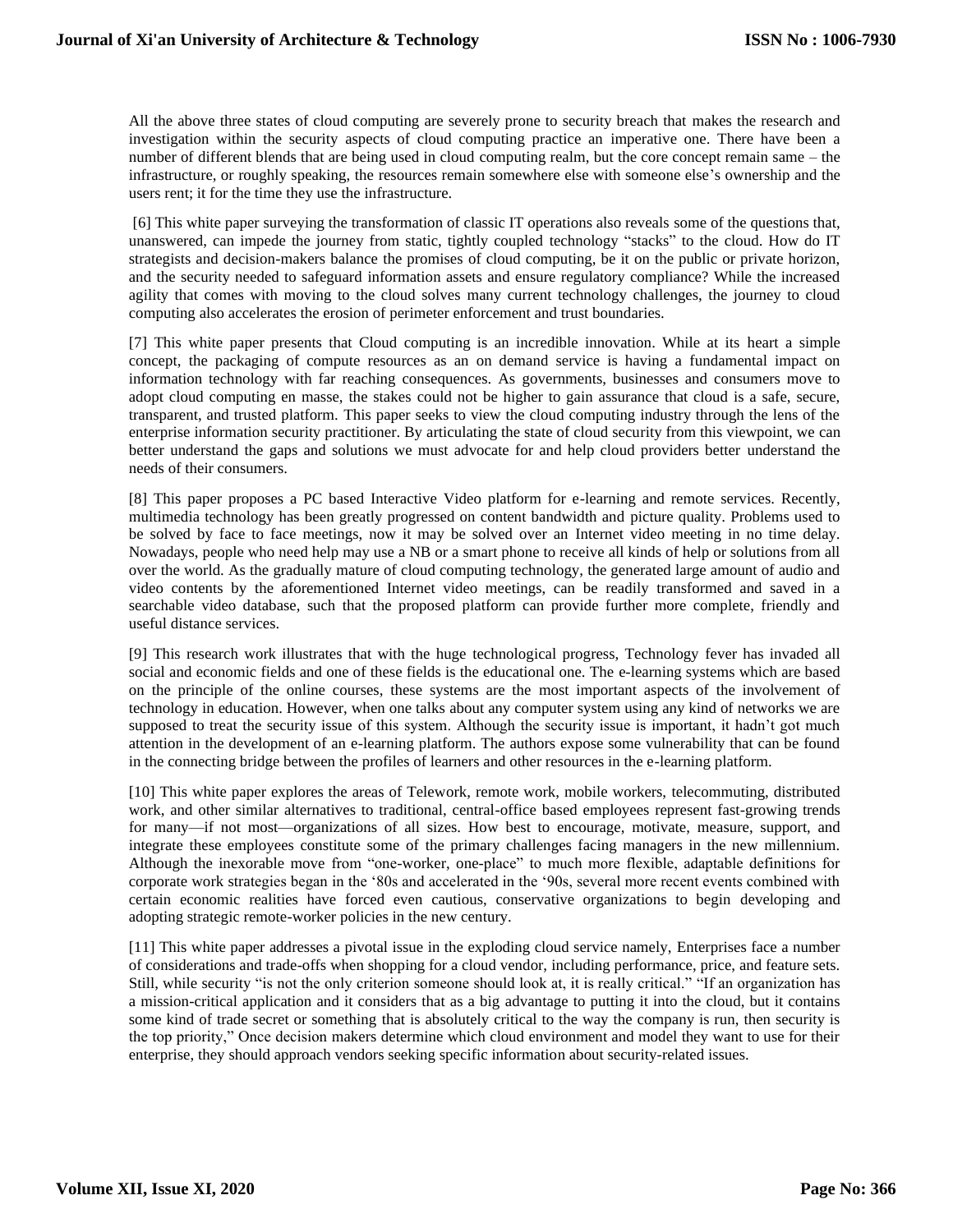## III. PROPOSED METHOD

The proposed algorithm is as follows

Steps

- 1. Generate data packets over a cloud simulated on a network using various sizes
- 2. Transmit them over UDP
- 3. Compute time for transit
- 4. Store time into an array
- 5. Add a simple encryption and authentication on top of the UDP
- 6. Transmit same sized packets to same nodes from 1 and 2
- 7. Compute the time for transit
- 8. Store time into a second array
- 9. Verify time delay for the rendition in both 4 and 8
- 10. Check time trend

Here the simulation is done on CloudSim a free cloud simulator tool on Linux operating system. The packets are streamed using UDP to mimic the behavior of cloud based streaming services. Generally however, streaming services use Transmission Control Protocol (TCP) [2] for guaranteed services. But as both TCP and UDP rely on Internet Protocol (IP) for packet transmission, most education platforms utilize UDP.

## IV. EXPERIMENT AND DISCUSSION

The algorithm was run over 34000 packets of various sizes. The times were captured and due to the major variance observed, the size and time variables are normalized. Then they are plotted in a stacked format to observe the trend. The same can be seen in Figure 1. The data used for the plot is shown in Table 1.

Table 1. The difference in time (Delta time) and length variables in their true and normalized values –sample

| <b>Delta Time</b> | Length | <b>Normalized time</b> | <b>Normalized length</b> |
|-------------------|--------|------------------------|--------------------------|
|                   |        |                        |                          |
| 6.20E-05          | 42     | 2.04E-03               | 4.80E-03                 |
| $\bf{0}$          | 66     | $0.00E + 00$           | 7.54E-03                 |
| 0.000537          | 174    | 1.77E-02               | 1.99E-02                 |
| 0.000414          | 102    | 1.37E-02               | 1.17E-02                 |
| 0.000255          | 66     | 8.41E-03               | 7.54E-03                 |
| 0.000341          | 174    | 1.12E-02               | 1.99E-02                 |
| 0.000445          | 102    | 1.47E-02               | 1.17E-02                 |
| 0.000249          | 66     | 8.21E-03               | 7.54E-03                 |
| 0.000433          | 158    | 1.43E-02               | 1.80E-02                 |
| 0.000522          | 102    | 1.72E-02               | 1.17E-02                 |
| 0.000236          | 66     | 7.78E-03               | 7.54E-03                 |
| 0.000543          | 102    | 1.79E-02               | 1.17E-02                 |
| 0.000895          | 174    | 2.95E-02               | 1.99E-02                 |
| 0.000413          | 102    | 1.36E-02               | 1.17E-02                 |
| 0.000426          | 174    | 1.40E-02               | 1.99E-02                 |
| 0.000326          | 102    | 1.07E-02               | 1.17E-02                 |
| 0.000445          | 174    | 1.47E-02               | 1.99E-02                 |
| 0.003292          | 66     | 1.09E-01               | 7.54E-03                 |
| 0.000699          | 1654   | 2.30E-02               | 1.89E-01                 |
| 0.000491          | 102    | $1.62E-02$             | 1.17E-02                 |
| 0.000416          | 174    | 1.37E-02               | 1.99E-02                 |
| 0.001149          | 102    | 3.79E-02               | 1.17E-02                 |